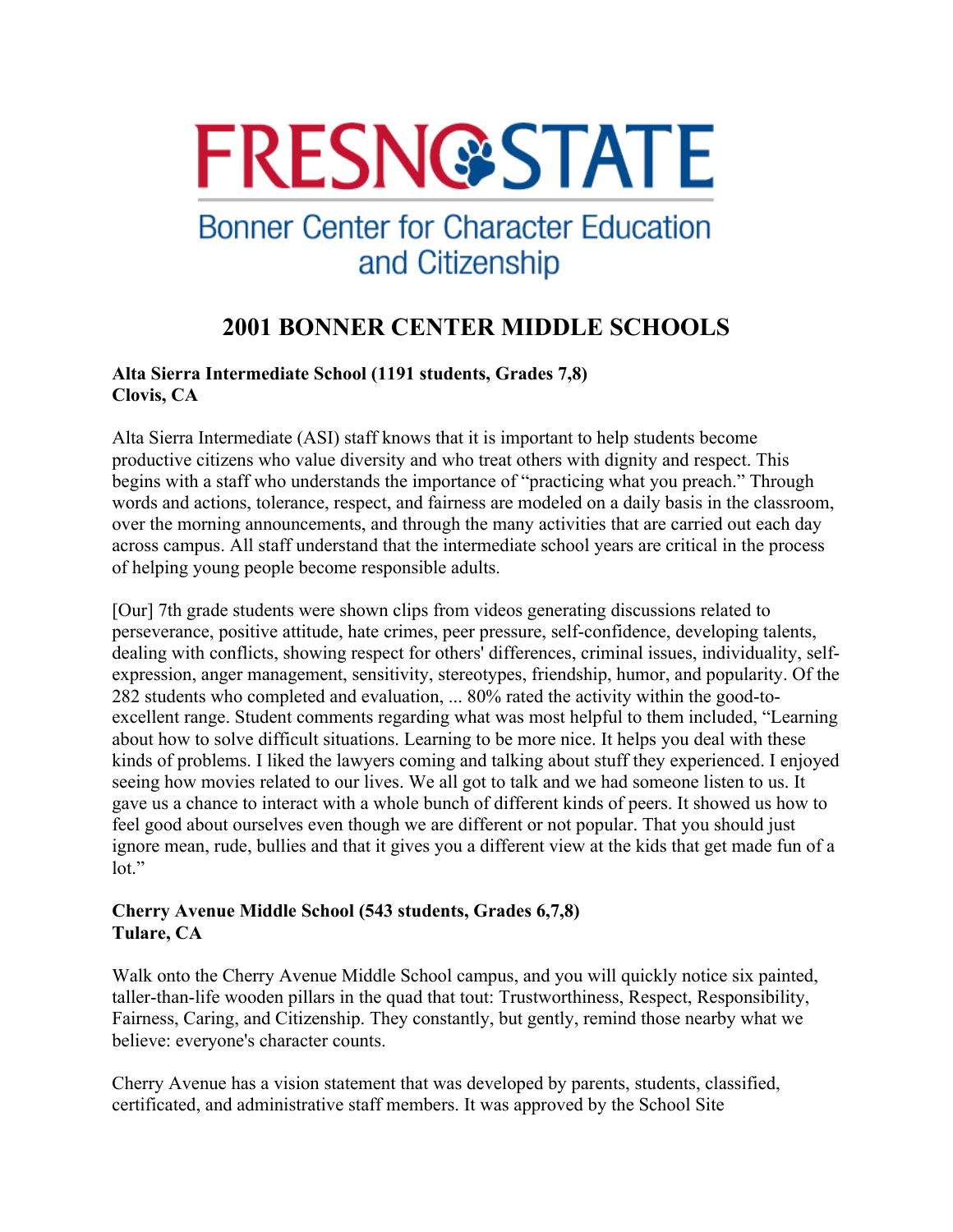Council/Bilingual Advisory Committee and is found in the comprehensive school plan. It reads in part: The vision of the Cherry Avenue Middle School community is to provide a safe atmosphere for the intellectual, physical, social, emotional, moral and ethical development of each student. Students are provided a variety of instructional practices that provide the tools, atmosphere and motivation to encourage high academicachievement. The staff is committed to providing intervention for all students in need, as well as making sure that all students have equal access to the services of the student support team.

Walk down the center hallway and you will be surrounded by Character Counts! posters, student-made signs about bullies not being welcome, and the request for everyone to practice random acts of kindness.

#### **Clark Intermediate School (1285 students, Grades 7,8) Clovis, CA**

It is the responsibility of Clark Intermediate School and its school community to establish an educational direction that focuses on the development of positive character and values. The approach of character development at Clark involves the ambiance created by the curriculum and the programs, including all areas of mind, body and spirit. The Sparthenian model has been adopted at Clark, with character development permeating its every concept.

An important school goal is to develop individuals who, through their actions and conduct, exhibit certain qualities perceived by the school and community to be positive traits of character. At Clark, students are taught principles of honesty, responsibility, and perseverance, while encouraged to be self-respecting, considerate, and courteous to others. This is done on an everyday basis and is supported by academic block class activities and elective classes such as health science, leadership, and peer counseling as well as the multicultural committee.

Clark Intermediate promotes student improvement through strong curricular and co-curricular areas. Clark Intermediate has a school goal of 97% student co-curricular participation. The goal was reached this past year with 98% of the students participating in co-curricular activities. This participation may include school clubs, athletic teams, performing arts programs, cheerleading or academic competitions. It is the district and school philosophy that involvement and interaction will foster interpersonal relationships and skills resulting in positive personal development.

#### **Divisadero Middle School (776 students, Grades 7,8) Visalia, CA**

It is the intent of Divisadero Middle School to provide activities and instruction to all students and to try, whenever possible in whatever manner possible, to promote interaction among students of different socio-economic, ethnic, or academic backgrounds. We have modified afterschool activities in such a manner as to make them accessible to all students. Students are eligible to go based on grades, behavior, attendance, citizenship, etc. Some activity eligibility is based solely on one or two criteria while others encompass the entire range of expectations. We have also provided free transportation and the opportunity for no-cost admission to activities for all of our students.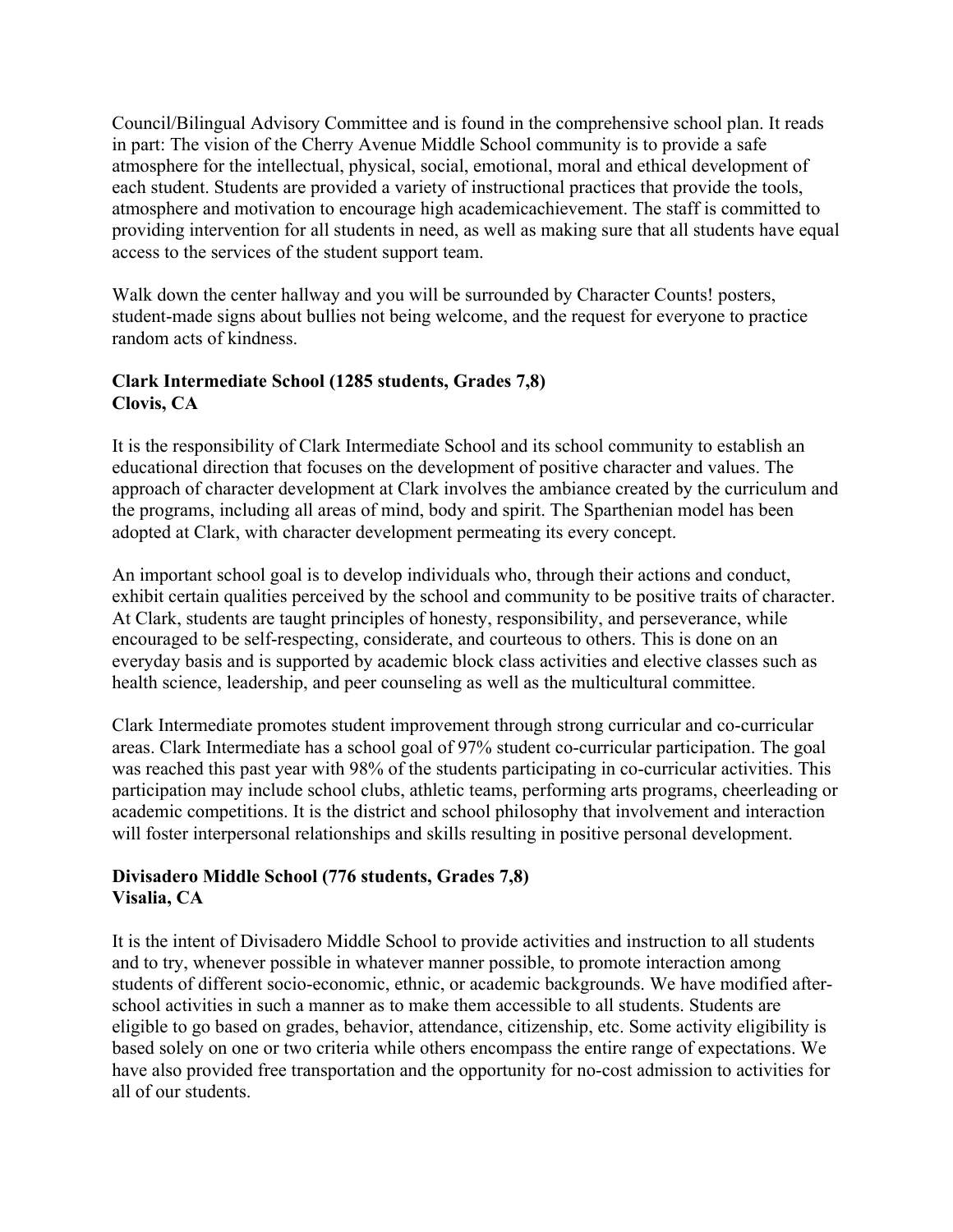Divisadero Middle School makes it a priority for students to contribute in meaningful ways to the school, to others, and to the community. Our school has a wide variety of opportunities for our students to contribute. Three of the most visible avenues for contribution are through Leadership, Student Government and Art Services. These three organizations are the heart of our campus.

Leadership, comprised of 60-80 students per year, is designed to teach the qualities, characteristics and strategies of exceptional leaders. ....[Those students] are responsible for planning and executing campus-wide activities, running the student store, finding ways in which other students can be engaged in student activities, locating avenues by which the community may be served and initiating activities for service. Student Government, which involves up to 100 students per year, is responsible for promoting school-wide communication of ideas; for finding timely, equitable solutions to site-based problems; and for monitoring the legal and ethical use of student funds. Finally Art Services (60-80 students) provides the public announcement and visual components for our school. Each monththey supply the artwork, decorations and labor for our character value of the month, and they annually repaint the main corridor of our school with phrases and quotes that promote developing various aspects of character.

#### **Green Acres Middle School (864 students, Grades 7,8) Visalia, CA**

To promote and recognize good character, our school has created a Green Acres Character Counts! Hall of Fame. Students who actively display the character traits of the six pillars can be nominated by any school personnel. These student nominations are recognized on Character Counts! Mondays. They receive a Character Counts! certificate, a front-of-the-line pass, and their picture is taken and displayed in the Character Counts! Hall of Fame located in the office, as well as in the campus gazebo. These student nominations are also forwarded to the Tulare Country Office of Education along with their pictures, which are then sent to the Visalia Times-Delta for publication.

Banners announcing the Pillar of the Week fly daily on campus. Our character education school slogan, "Character counts...7 Days a Week' is displayed prominently on a banner flown below our school marquee. The slogan was the result of a contest in which each advisory class was asked to submit a slogan. The slogans were then voted on by the student body.

#### **Kastner Intermediate School (1560 students, Grades 7,8) Clovis, CA**

Before our students even attend Kastner, they find out what is expected of them as people of character. The Kastner video is shown to 6th grade incoming Kastner students every spring where the character pillars are addressed. Our fall new student/parent orientation also includes the video and what is expected from all of us in the Kastner community. A student/parent handbook, with a section on character education, is given out to students and parents during registration in august. The August W.E.B (Welcome EveryBody) orientation for incoming 7th graders, put on by ninety 8th grade W.E.B. leaders, stresses the Six Pillars of Character and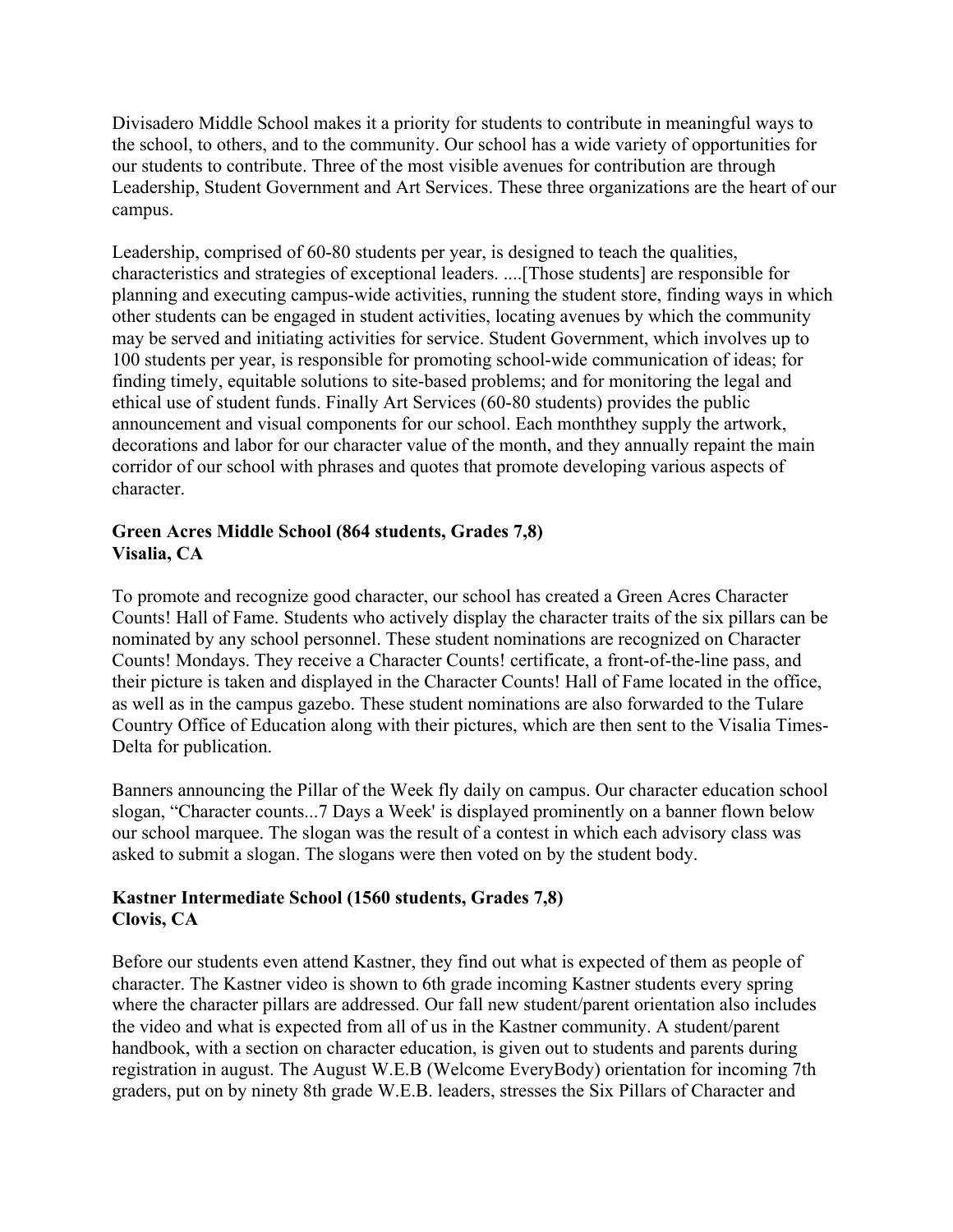transition into intermediate school. The Kastner student planner, an organizer purchased by our parent club, is provided for every student to help organize his/her homework. Inside the planner, the six pillars of character are listed, along with a description of a person of character. Weekly parent newsletters include a section on character education written by the principal, and quotes or stories during our daily bulletins remind Kastner students and staff to be people of character.

#### **La Joya Middle School (900 students, Grades 7,8) Visalia, CA**

Teachers are provided with questions or topics for discussion based on different character traits. The questions or topics for discussion focus on current events and issues that affect our students. La Joya students do a daily newscast, which is fed directly into each classroom on our campus as well as the library. During this broadcast a character quote is used. A specific time is designated weekly to discussion of the quote of the week. This becomes a mini lesson on a specific character trait. Teachers model appropriate character traits for students and expect respect for all within their classrooms.

#### **Live Oak Middle School (620 students, Grades 6,7,8) Visalia, CA**

The first and probably most important activity we do to promote good character is that we all speak the same language. This is not a program! This is a lifestyle and that is probably THE most effective way we feel to impart these pillars of character. The entire staff and student body talks about character by using the terms of respect, responsibility, trustworthiness, caring, fairness and citizenship—all day—EVERYDAY! This is a powerful tool.

We train selected students for peer mediation and have found it also a powerful tool for imparting good character both in the lives of the mediators and in those they help. Student mediators on campus have affected our entire school atmosphere as students become aware of ways to resolve conflicts that are positive and then begin using those techniques.

The school counselor trains every sixth grade class in conflict resolution.... The counselor trains students for leadership and each year they develop a project to carry out. Every project they have chosen highlights one or another of the pillars. One year they addressed the issue of bullying on campus—RESPECT. This year they are focusing on academics—RESPONSIBILITY.

#### **Alice G. Mulcahy Middle School (743 students, Grades 6,7,8) Tulare, CA**

Student and parent support is a key factor in the success of our program. Prior to the first day of school, parents, students, community members, and the staff participate in an orientation assembly. School policies, student behaviors and responsibilities are discussed. The core ethical values are used as a model for expected student behavior. Academic school planners are given to every student. The planners contain several items supporting our character development program and are used as a tool to promote responsibility through daily use, recording assignments, homework to be completed and on-going communication with parents.... In addition, student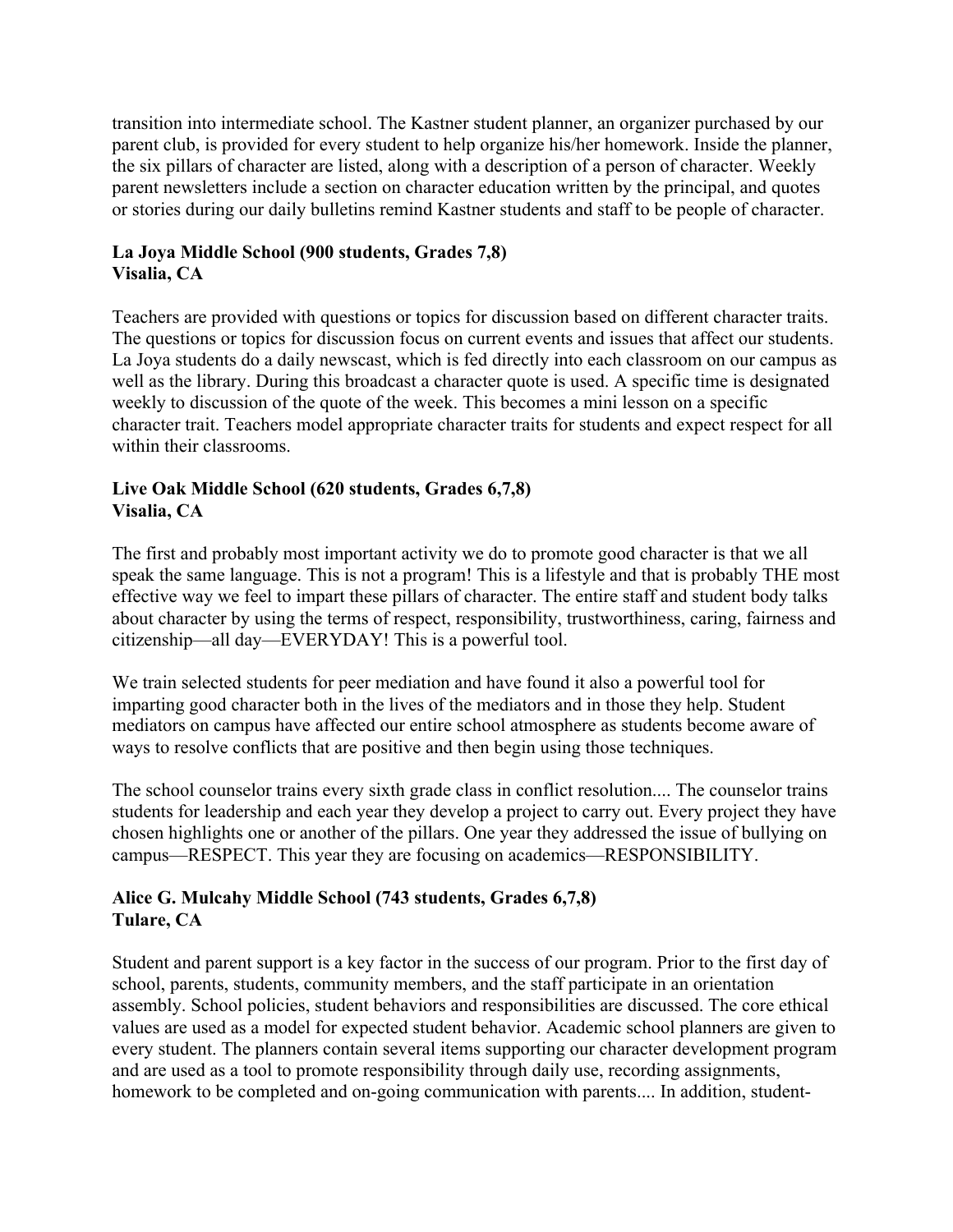parent handbooks are distributed the first day of school. The handbooks outline the numerous activities available to students.

We believe the most powerful method to foster the meaning of the pillars is to provide opportunities to observe and model ethical behaviors. Mulcahy's vision is to continue to strengthen our school culture where students are encouraged to further develop their core ethical qualities on their way to becoming positive, productive members of our community.

#### **Reyburn Intermediate School (1280 students, Grades 7,8) Clovis, CA**

Reyburn Intermediate School prides itself on the conduct of its students. A well disciplined neat and clean atmosphere provides the best environment for students to take full advantage of their educational opportunities. Students are expected to observe high standards of conduct, to respect the property of others, and to comply with the regulations of the school. Each student is a representative of the school wherever he/she may be; and our students are expected to demonstrate good sportsmanship and courteous manners at all times. The staff at Reyburn, recognizing that Clovis is a multi-racial, multi-ethnic school district, believes it is the school's mission to provide a positive, harmonious environment in which respect for the diversity of the school community is promoted. In accordance with this aim, Reyburn will not tolerate behavior by students or staff that insults, degrades, or stereotypes any race, gender, handicap, physical condition, ethnic group, or religion. In an attempt to make sure all students feel connected to school, a concerted effort has been made to hire adult role models representative of the diverse student population at Reyburn. An African-American and a Hmong campus liaison are always present and available to hear the concerns of students, as is the Mexican-American psychologist, Mexican-American school nurse and a Hmong police officer.

#### **Steinbeck School (851 students, Grades K-8) Fresno, CA**

Steinbeck School emphasizes the importance of students' contributions to their community and school, and has created many opportunities for students to contribute in meaningful ways. Steinbeck students participate each year in "Kids Day" selling newspapers to benefit Valley Children's Hospital. Every November students participate in the Holiday Joy Project. Students bring in used coats, canned goods and dry goods to be given to those less fortunate. This year Steinbeck students and their families donated a total of 456 coats and over 18,000 canned or dry goods. Steinbeck also participates each year in the Random Acts of Kindness Rally at Fresno City hall. This year our students are participating in the St. Jude Research Hospital's Math-a-Thon as our Random Act of Kindness service activity. Our goal is to raise \$1,000 for this cause. Previous schoolwide service projects include collecting \$2000 for the Leukemia Penny Drive, and donating wagons and quilts to Valley Children's Hospital. The Leadership time each month gives our students an opportunity to hear what other classes are doing to help their school and community.